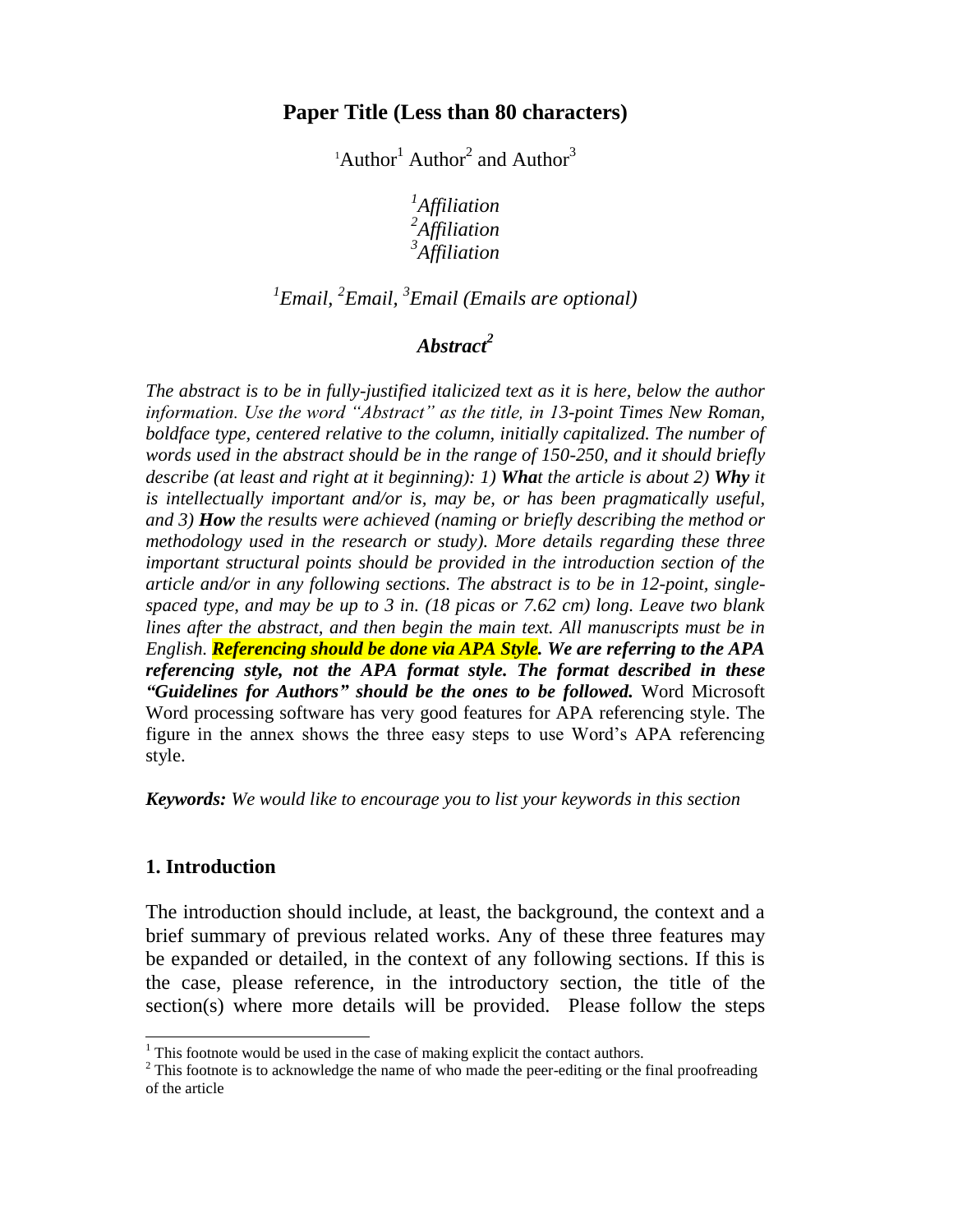outlined below when submitting your final draft, or camera ready version of your article to the related publication of the International Institute of Informatics and Systemics or to the publisher (IIIS or TIDC). These guidelines include complete descriptions of the fonts, spacing, and related information for producing your manuscript. Please, follow them and if you have any questions, direct them to the editor of your special issue or to iiicsec@iiic.com

### **2. Formatting your Paper**

All printed material, including text, illustrations, and charts, must be kept within the parameters of the 8 15/16-inch (53.75 picas, 22.75 cm.) column length and 5 15/16-inch (36 picas, 15.24 cm.) column width. Please do not write or print outside of the column parameters. Margins are 3.3cm on the left side, 3.65cm on the right, 2.03 cm at the top, and 3.05cm at the bottom. Paper orientation in all pages should be in portrait style.

### **3. Main Title**

The main title (on the first page) should 1) have no more than 80 characters, 2) begin 1 3/16 inches (7 picas, 2.96 cm.) from the top edge of the page, 3) centered, and 4) in Times New Roman 14-point, boldface type. Capitalize the first letter of verbs, nouns, adjectives, pronouns, and adverbs; do not capitalize articles, prepositions, or coordinate conjunctions, (unless, of course, the title begins with such a word) (*e.g.* **A Case Study of a Systemic Methodology for Information systems Development**).

### **4. Author Name(s) and Affiliation(s)**

Author names and affiliations are to be centered beneath the title and printed in Times New Roman 13-point, non-boldface type (see example below), beneath the title. The author's name should have first name, middle initial(s), and last name. *Do not use titles (Dr.) or degrees (PhD).*

For example: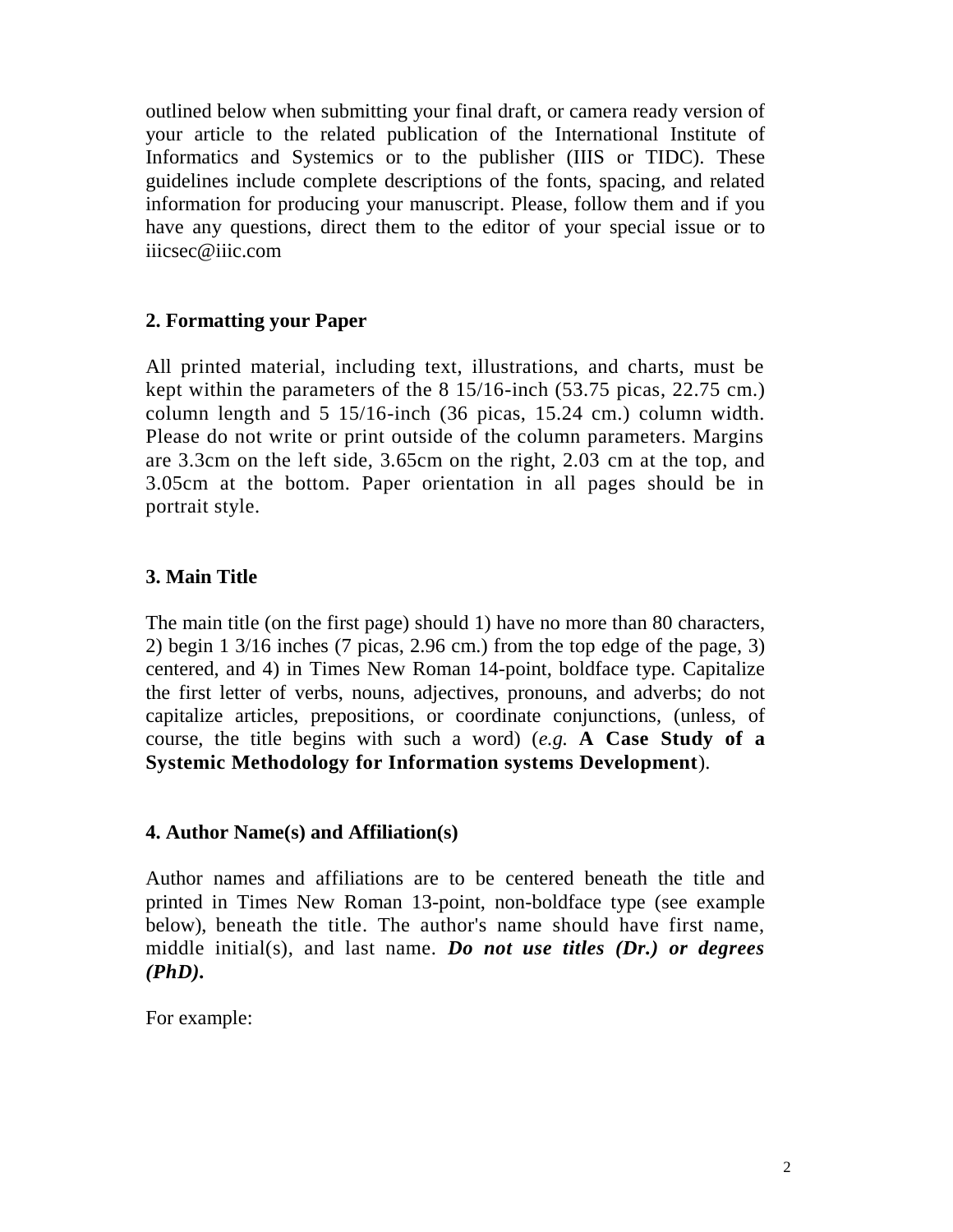Author<sup>1</sup>, Author<sup>2</sup> and Author<sup>3</sup> *Affiliation Affiliation Affiliation Email, <sup>2</sup> Email, <sup>3</sup> Email*

The corresponding author should have an asterisk sign (\*) if possible, after the corresponding author's name. The Corresponding author label should appear at the footnote section of the first page of the paper or besides the affiliation of the author, using Times New Roman font style and in 10 font size. Emails below the affiliations might be included or not. We encourage the inclusion of, at least, the email of the corresponding author. Authors' names should not have titles and not be written in capital letters, but, of course the first letter of each name. The affiliations should be written in italics.

### **5. Second and Following Pages**

The second and following pages should begin 1.0 inch (2.54 cm) from the top edge. On all pages, the bottom margin should be 1-3/16 inches (2.86 cm) from the bottom edge of the page for 8.5 x 11-inch paper; for A4 paper, approximately 1-5/8 inches (4.13 cm) from the bottom edge of the page.

### **6. Type-style and Fonts**

Wherever Times New Roman is specified, Times New Roman may be used. If not available in your word processor, please use a font closest to Times New Roman that you have access to. Please, do not use bitmapped fonts.

### **7. Main Text**

Type your main text in 13-point Times New Roman, line-space of 1.15. Do not use double-spacing. Use one blank line between paragraphs. Be sure your text is fully justified, flush left and flush right. Please do not place any additional blank lines between paragraphs.

### **7.1. Tables**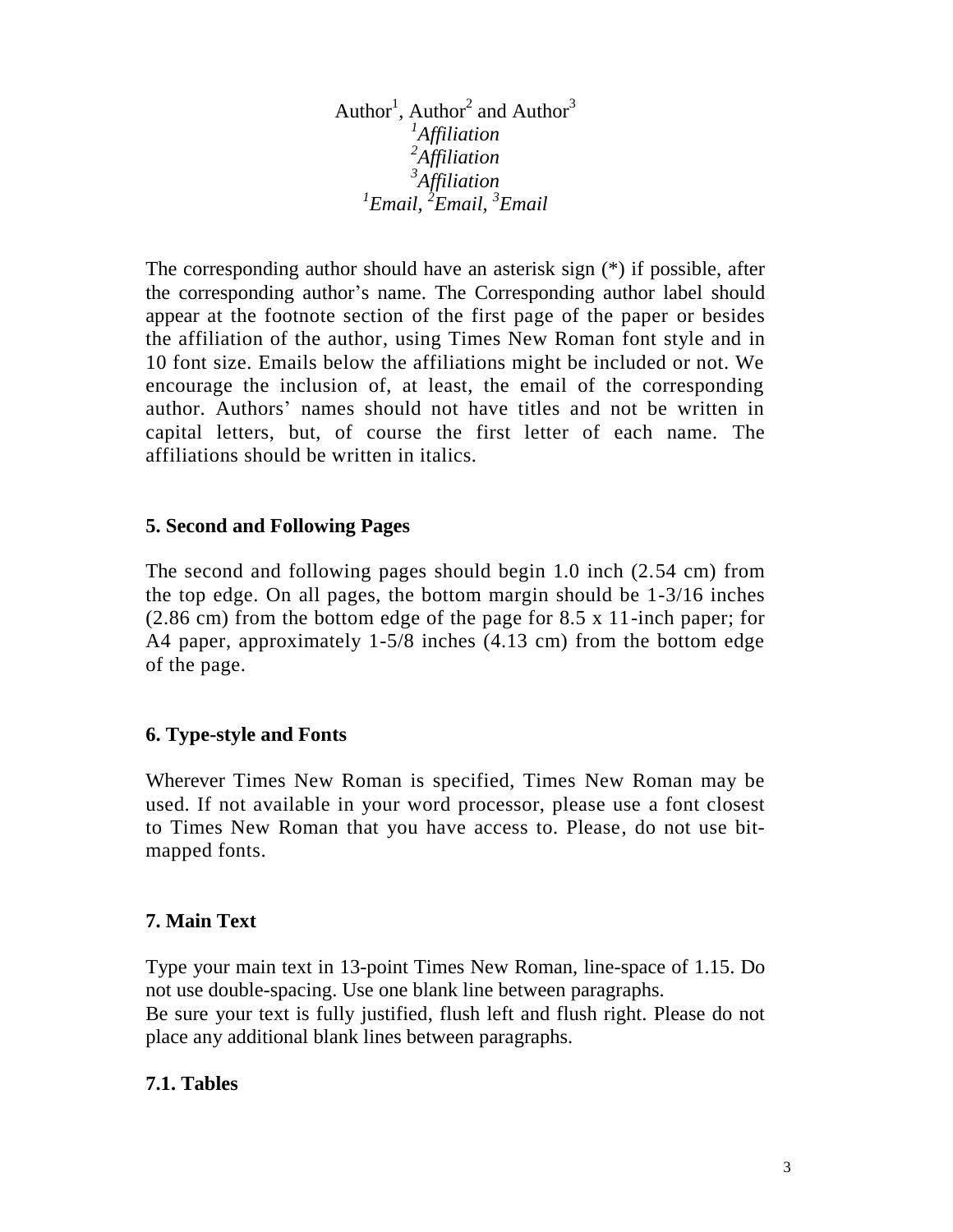Place tables as close as possible to the text they refer to and aligned center. A table is labeled *Table* and given a number (*e.g.*, **Table 1. Production per Year**) it should be numbered consecutively. Table the label and caption or title appear 8pt space above the table, 13pt space after the text or paragraph if any; it should be uniform fonts and font size, and use 13pt font size and Times New Roman style, capitalized similar to paper title, aligned center and bold face. Sources and notes appear below the table, aligned left. All tables must be in portrait orientation.

For Example:

**Table 1: Production per year** 

### **7.2. Figures**

Place figures as close as possible to the text they refer to and aligned them to the center. Photos, graphs, charts or diagram should be labeled **Figure** (do not abbreviate) and appear 13pt space below the figure, 13pt space before the next text or paragraph, and assigned a number consecutively. The label and title should be in line with the figure number (*e.g.*, **Figure 1.**  Location Error Rate of Three Schemes), it should be uniform fonts and font size; use 13 pt font size and Times New Roman style, capitalized similar to paper title, aligned center and bold face. You may provide a very short description of what is shown in the figure. Source (if any) appears underneath, in 6pt font size and Times New Roman style. Figures should be at a good enough quality. Minimum image dimensions are 6 cm (2.3622 in) wide by 6 cm (2.3622 in) high.

For Example: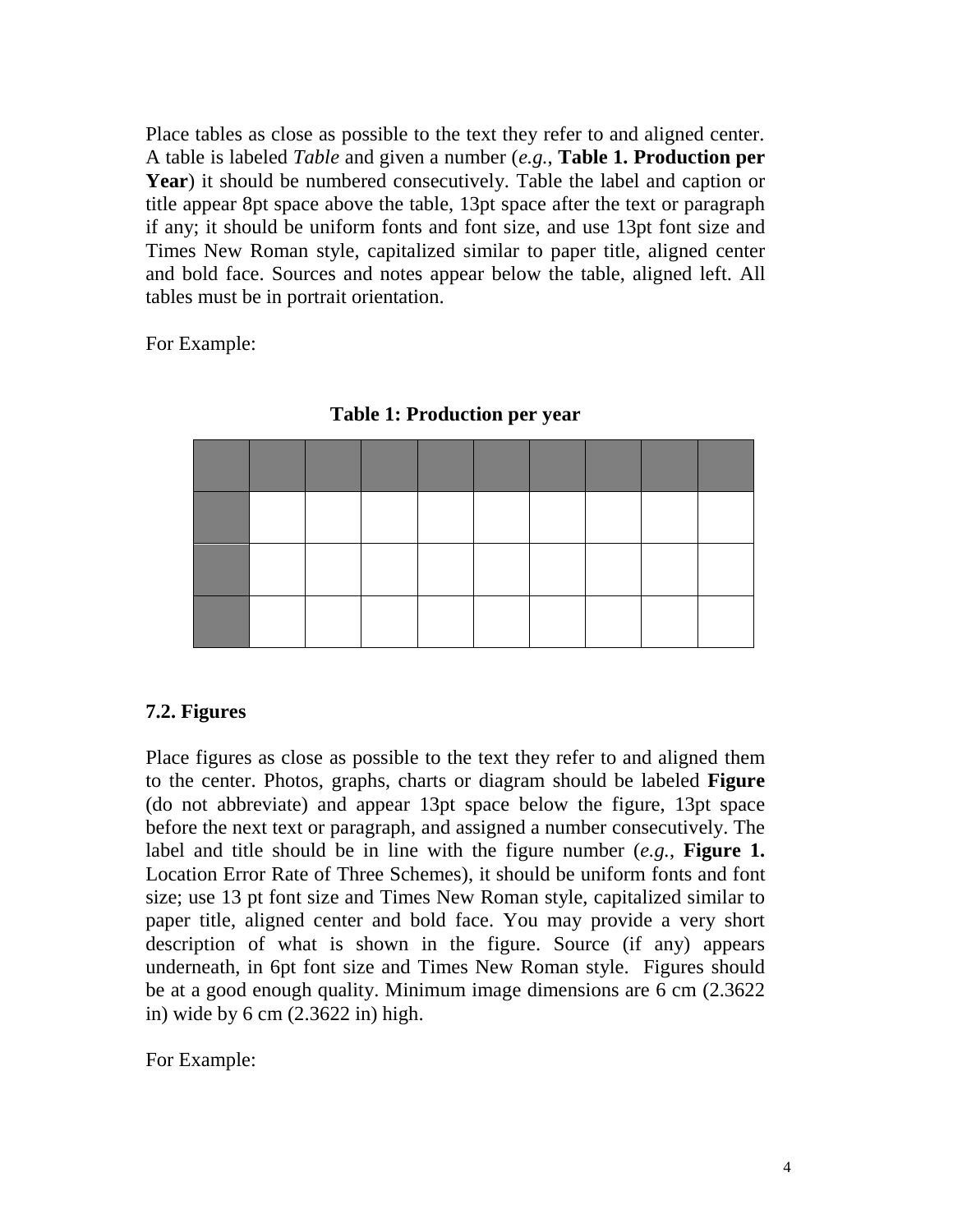

**Research Design** 

**Figure 1:** Relationships between of Research and Design. Research and Design have implicit or explicit cybernetic relationships.

#### **7.3. Equations**

Including symbols and equations in the text, the variable name and style must be consistent with those in the equations. Equations should be indented at the left margin and numbered in the right margin, equation number is enclosed with open and close parenthesis () Time New Roman in style and 12pt font size. Deane all symbols, the first time they are used. All equations symbols must be defined in a clear and understandable way.

For Example:

$$
N_{\sigma1,\sigma2}+N_{\sigma1,\sigma3}+\ldots+N_{\sigma1,\sigma m}+N_{\sigma2,\sigma3}+N_{\sigma2,\sigma4}+\ldots+N_{\sigma2,\sigma m}+N_{\sigma m-1,\sigma m} \hspace{0.5cm} (1)
$$

$$
Z^* \geq \sum_{j=2}^m N_{\sigma 1, \sigma j} + \sum_{j=3}^m N_{\sigma 2, \sigma j} + ... + \sum_{j=t-1}^m N_{\sigma t, \sigma j} + N_{\sigma t, \sigma t-1} + \sum_{j=t}^m N_{\sigma t-1, \sigma j} - N_{\sigma t-1, \sigma t} + \sum_{j=t+2}^m N_{\sigma t+1, \sigma j} + ... + \sum_{j=m}^m N_{\sigma m-1, \sigma j}
$$
(10)

#### **8. First-order Headings**

For example, "**1. Introduction**", should be Times New Roman 13-point boldface, initially capitalized, flush left, with two blank lines before, and one blank line after. First order heading should not be left at the end of a page with no text of, at least one line, below it in the same page.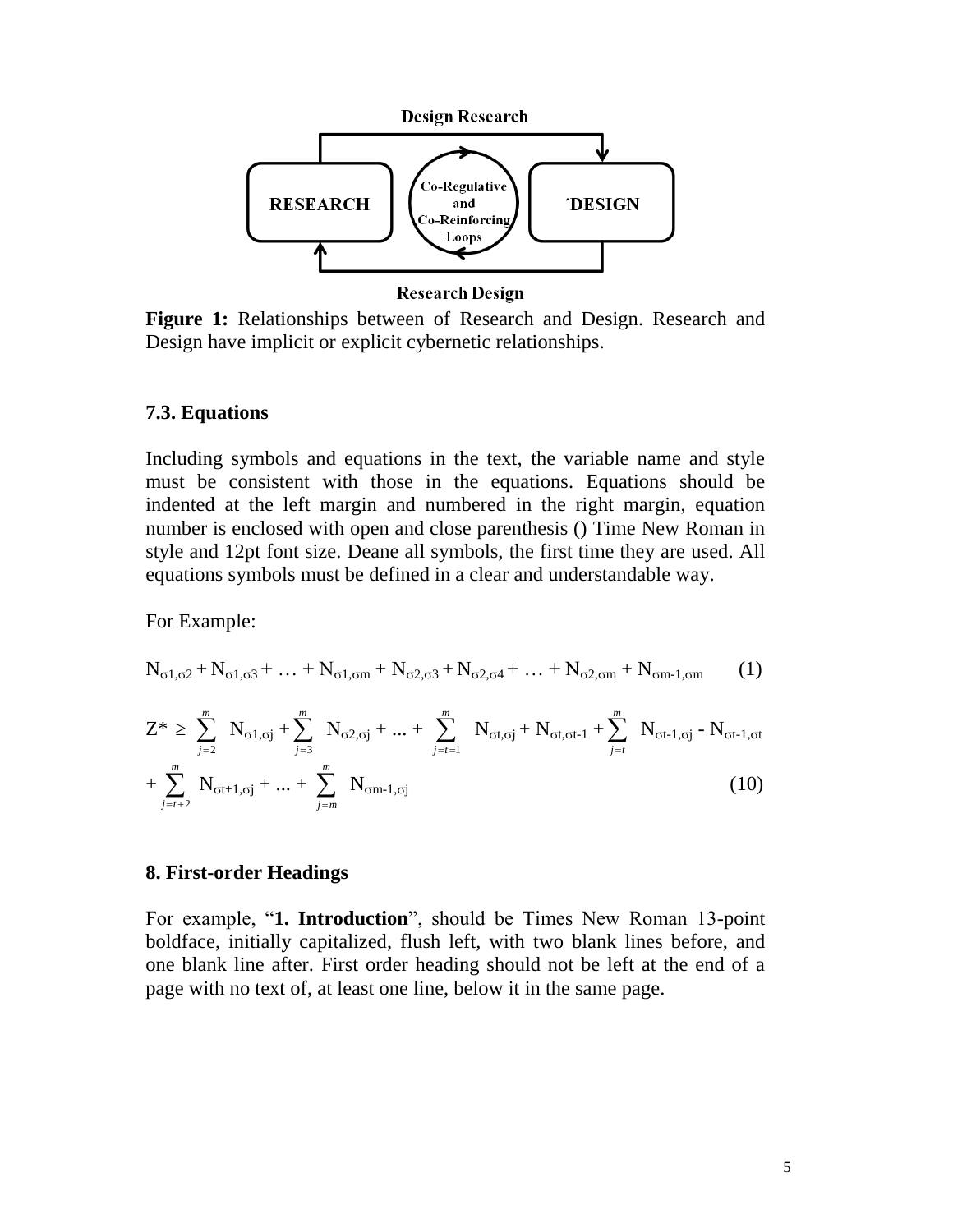### **8.1. Second-order Headings (Sub-heading)**

As in this heading, they should be Times New Roman 13-point boldface, initially capitalized, flush left, with one blank line before, and one after. Second order heading should not be left at the end of a page with no text of, at least one line, below it in the same page.

**8.1.1. Third-order Headings:** Third-order headings, as in this paragraph, are discouraged. However, if you must use them, use 13-point Times New Roman, boldface, initially capitalized, flush left, and proceeded by one blank line, followed by a colon and your text on the same line.

### **9. Conclusions**

All articles should have a last section titled "Conlusion", in which results are briefly presented, reflections are made on these solutions, suggestions are presented with regards to 1) their potential applications and/or 2) additional research that might be done, as a consequence of the information, knowledge and-or reflections shared by the article

### **9. Footnotes**

Use footnotes for short texts and place them at the bottom of the page on which they are referenced to. Use Times New Roman 10-point type, singlespaced. To help your readers, please, avoid using large texts in the footnotes. For larger texts you can use the end-notes or appendixes. The author should make a tradeoff between being precise in his/her writing (or providing helpful additional information) with cluttering the reader with potentially unnecessary details or precisions. This depends on the audience targeted by the author as well as on her/his writing stage. This is one of the reasons we are avoiding formatting styles that might constraints the writing style. Having said so we suggest 1) to avoid many not short footnotes, 2) use appendixes or end-notes for larger texts. *The intention of this guideline is to maximize the flexibility that the author may have in order to adequately adapt to his/her writing style while minimizing the differences that the reader might find among the format of different writers. It is a matter of trade off between the authors and the readers, both of whom should be taken care of, in the editorial process*.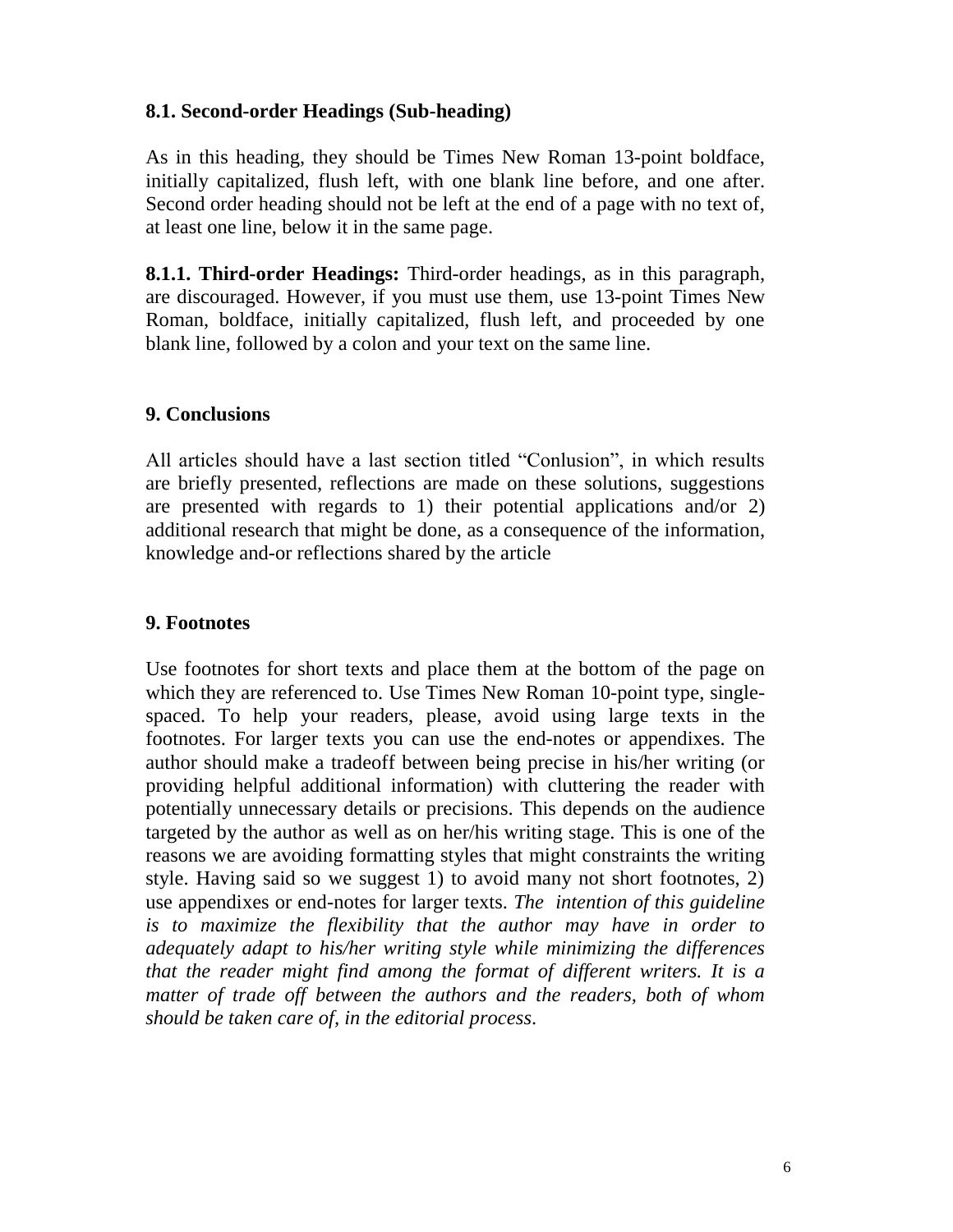### **10. Notes and Appnendixes**

Notes, if needed, should appear before the possible acknowledgments, and ordered by numbers.

Appendixes, if needed, should appear after the possible acknowledgments, and ordered with capital Letters, as for example Appenxis A, Appendix B, etc., always after the acknowledgments.

### **11. Acknowledgments**

- 1. Remember that authors are responsible for copy-editing the final version of their paper. Since no author can make the final proofreading and editing of her/his own article, then s/he needs a peer-editor. Consequently, the author(s) of the paper should acknowledge, via an initial footnote in the first page of the article, the peer-editor who proofread and edited the final version of your paper. More details and the reasoning, that support this requirement, have been included in the appendix of the "Quality Assurance" document posted at [http://www.iiisci.org/journal/sci/Quality-Assurance.pdf.](http://www.iiisci.org/journal/sci/Quality-Assurance.pdf)
- 2. Because of our dual methodology of peer reviewing that combines traditional double-blind reviewing and non-blind reviewing, *if your paper is not an invited one*, please include in the acknowledgments you make at the end of your paper, under the title of "Acknowledgements" the names of the reviewers you recommended as non-anonymous reviewers of your papers, who validated, verified and approved by us and who reviewed your paper and recommended its acceptance. This acknowledgement section should be brief and placed at the end of the text or after the notes, if these are needed and used. *If your paper is an invited one*, you can include an acknowledgment to the colleagues who may have provided you with support for reviewing your papers.

### **References**

List and number all references that using 10-point Times New Roman, fully justified, single-spaced, at the end of your paper, and according the APA style of referencing, This is a *must* condition. All references included under the title "References" should be referenced in the main text of the article (abstract, introduction, any of the following sections, notes and appendixes.

### *As we emphasized above in the abstract, "referencing should done via APA Style. We are referring to the APA referencing style, not the APA*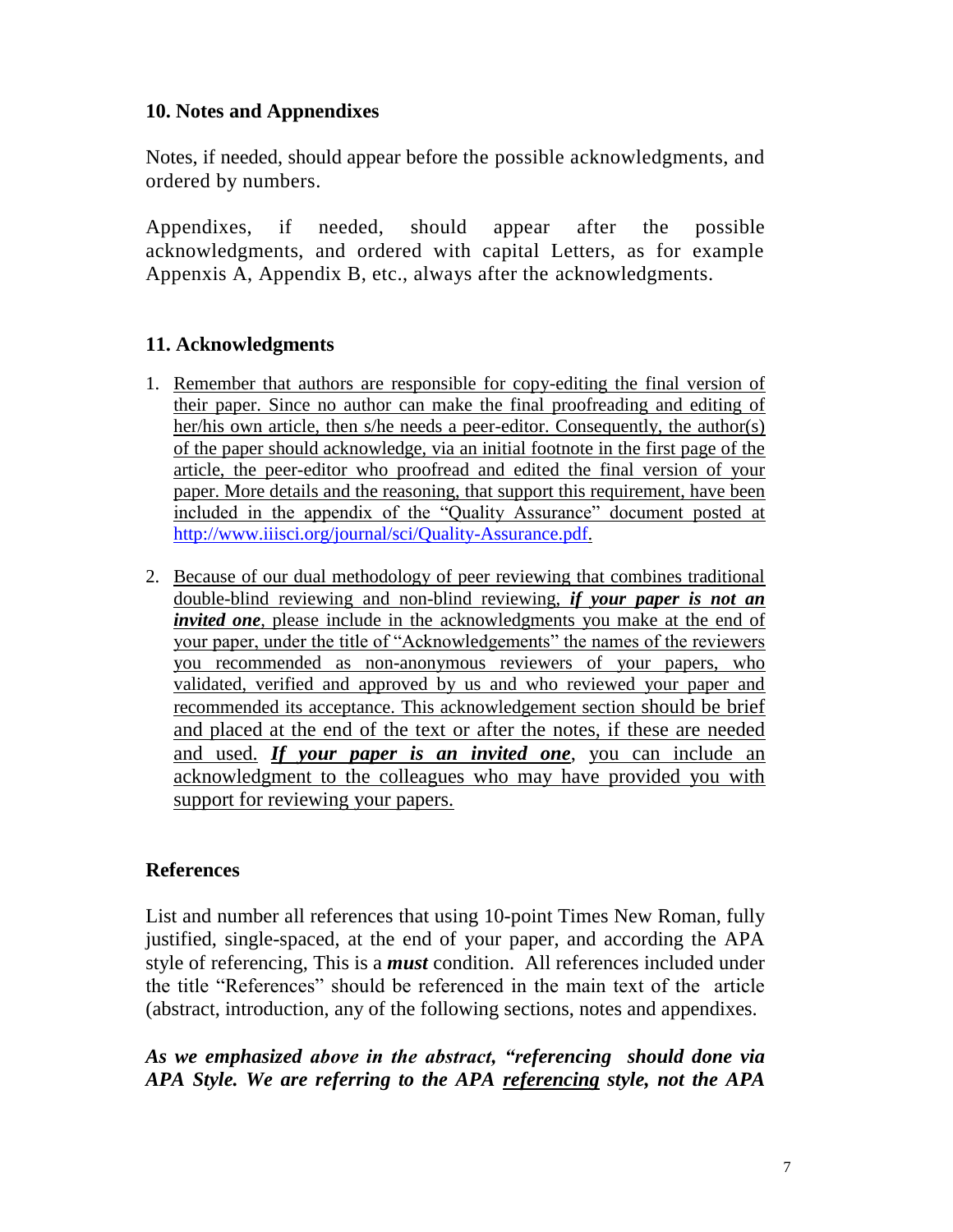### *format style. The format described in this Guideline for Authors should be the one to be followed.*

Word has an excellent support for enforcing APA referencing while not enforcing APA formatting. While it might seem, at least initially, time consuming, this support showed to be not a time waste, but a time investment for those references used in the article and used again in future articles, because it saves the references made in previous articles in order to be moved to future articles in seconds. We cannot emphasize more about our recommendation to use Word support for APA referencing, even if it might initially be perceived as less efficient. Please use the format provided by APA style for listing the references. *Remember that all listed references should have been cited at least once in the article.* Articles and books not cited in the written article may be listed after the references, as Additional Recommended Bibliography.

The following is an example of the spacing and the fonts (Times New Roman) and size (10), required for listing the references in alphabetic order, as it is the APA style. If you want to list not-referenced related bibliography, you can do it in the same way, but entitling it as **Additional Bibliography.**

#### **References**

- Ackoff, R. (1962). *Scientific Method: Optimizing Applied Research Decisions.* New York: John Wiley and Sons.
- Ashby, W. R. (1956). *An Introduction to Cybernetics.* London, United Kingdom: Chapman & Hall,.
- Bergson, H. (1911). *Creative Evolution.* (A. Mitchell, Trans.) New York, New York: Henry Holt and Company.

Brewer, E. C. (1898). *Dictionary of Phrase and Fable.*

Bridgman, P. (1938). Operational Analysis. *Philosophy of Science , 5*, 114-131.

Bridgman, P. (1927). *The Logic of Modern Physics.* New York: , New York: : The Macmillan Co.

- https://www.academia.edu/4415647/The\_Notion\_of\_Notion
- Cary, P. (2006). The weight of Love: Augustinian Metaphors of movement in Dante's Souls. In R. P. Kennedy, K. Paffenroth, & J. and Doody (Eds.), *Agustine and Literature* (pp. 15-36). Oxford, UK: Lexington Books.

Casadevall, A., & Fang, F. C.-1. (2020). Rigorous Science: a How-To Guide. *mBio* .

- Chubin, D. R., & J., H. E. (1990). *Peerless Science, Peer Review and U.S. Science Policy.* New York, New York, USA: State University of New York Press.
- Churchman, C. W. (1971). *The Design of Enquiring Systems: Basic Concepts of Systems and Organization.* New York: Basic Books, Inc. Pub.
- Collins, R. (1998). *The Sociology of Philosophies: A Global theory of Intellectual change.* Cambridge, Massachusetts, USA: The Belknap Press of Harvard University Press.
- Etimoitaliano. (2019). *Intelligenza*. Retrieved 7 27, 2019, from https://www.etimoitaliano.it/2010/11/etimologia-della-parola-intelligenza.html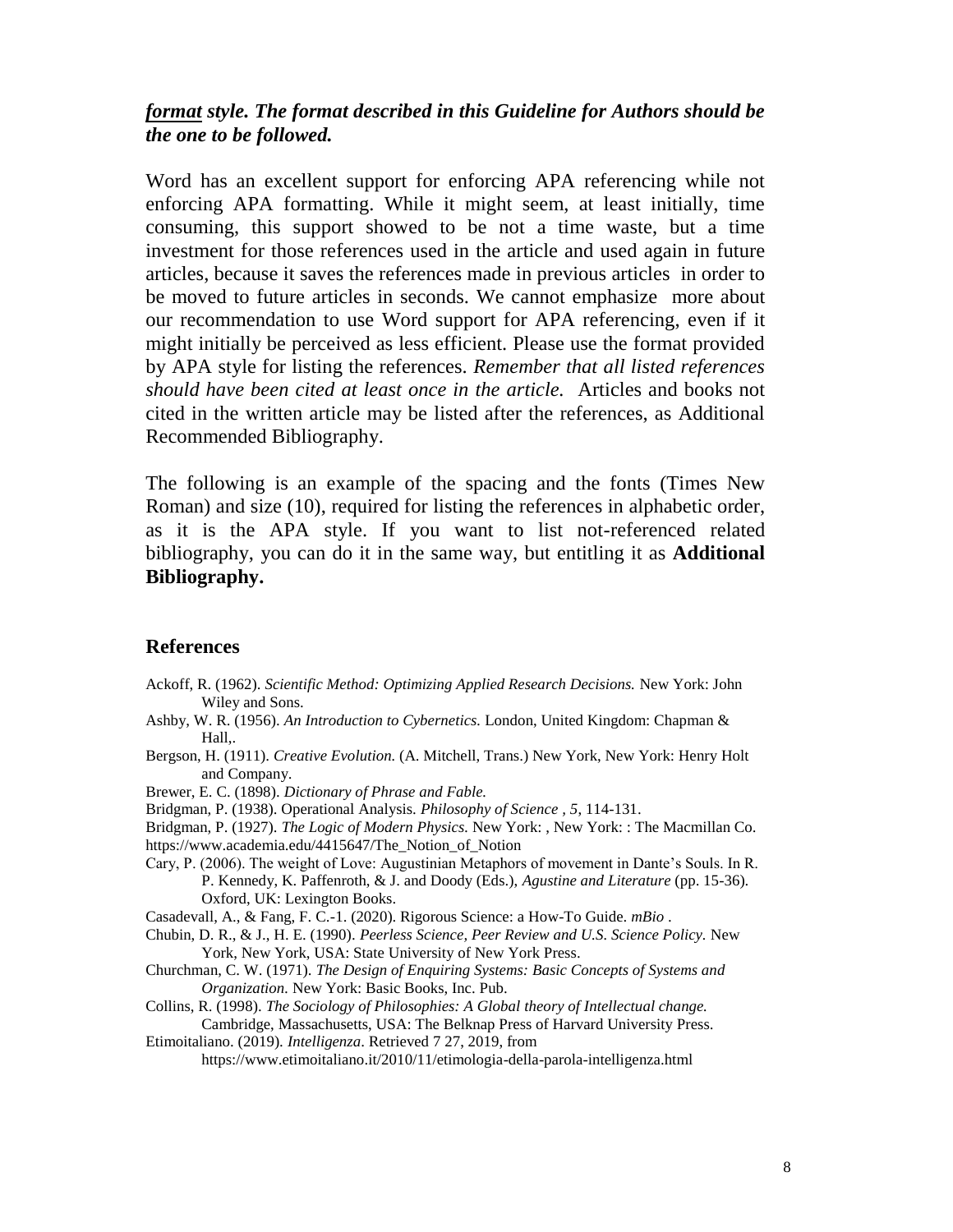- Ferrater-Mora, J. (1969a). *Diccionario de Filosofía (vol. 1)* (Vol. 1). Buenos Aires, Argentina: Editorial Sudamericana.
- Ferrater-Mora, J. (1969b). *Diccionario de Filosofía, Vol. 2.* Buenos aires, Argentina: Editorial Suramericana.
- Feyerabend, P. (1975/2010). *Against method* (Fourth Edition by Verso ed.). New Left Books.
- Fink, E. (1968). Los Conceptos Operatorios en la Fenomenología de Hussel (The Operational Concepts in Husserl's Phenomenology). *Husserl, Cahiers de Royaumont* .
- Fuller, S. (2006). *The Intellectual.* Cambridge,, UK: Icon Books.
- Gell-Mann, M. (1994). *The Quark and the Jaguar: Adventures in the Simple and the Complex.* New York, New York, EUA: W. H. Freeman and Company.
- Gilson, E. (1956). *The Christian Philosophy of St. Thomas Aquinas.* Notre Dame, Indiana, EUA : University of Notre Dame Press.
- Harper, D. (2019). Retrieved 7 27, 2019, from Online Etymology Dictionary: http://www.etymonline.com/
- Kida, T. E. (2006). *Don't believe everything you think: The 6 basic mistakes we make in Thinking.* Amherst, New York, USA: Prometheus Books.
- Lonergan, B. (2009). *Collected Works of Bernard Lonergan - The Triune God: Systematics* (1st Edition (June 29, 2009) ed.). Toronto, Canada: University of Toronto Press, Scholarly Publishing Division;.
- Marías, J. (1967). *History of Philosophy.* (S. A. Strowbridge, Trans.) New York: Dover Publicartions, Inc.
- McPartland, T. J. (2010). *Lonergan and Historiogrpahy: The Epistemological Philosophy of History.* Columbia, Missouri, EUA: Universityof Missouri Prass.
- Navarte, C. (1981). *Problemas de Método y Teoría (Method and Theory Problems) .* Santiago de Chile: Universidad de Chile.
- *Online Etymological Dictionary*. (n.d.). Retrieved 8 8, 2019, from https://www.etymonline.com/word/complication
- Parry, R. (2014). *Episteme and Techne, ,,*. (E. N. Zalta, Editor, & Metaphysics Research Lab, Stanford University) Retrieved 12 5, 2019, from The Stanford Encyclopedia of Philosophy: https://plato.stanford.edu/entries/episteme-techne/
- Reese, W. (2019, 8 20). *Encyclopaedia Britannica.* Retrieved 2019, from Pantheism: https://www.britannica.com/contributor/William-L-Reese/2428
- Schroeder, M. F., & Todd, R. B. (1990). *The Greek Aristotelian Commentators on the Intellect.* Toronto, Ontario, Canada: Pontifical Insitute of Mediaeval Studies.
- Spade, P. V. (1972). The Unity of a Science According to Peter Auriol. *Franciscan Studies , 32*, 203-217.
- Stanovich, K. E. (2010). *How to think straight about psychology* (9th ed.). Boston, Massachusetts, USA: Allyn & Bacon.
- Stevens, S. (1935). The Operational Basis of Psychology. *American Journal of Psychology , 47*, 323-330.